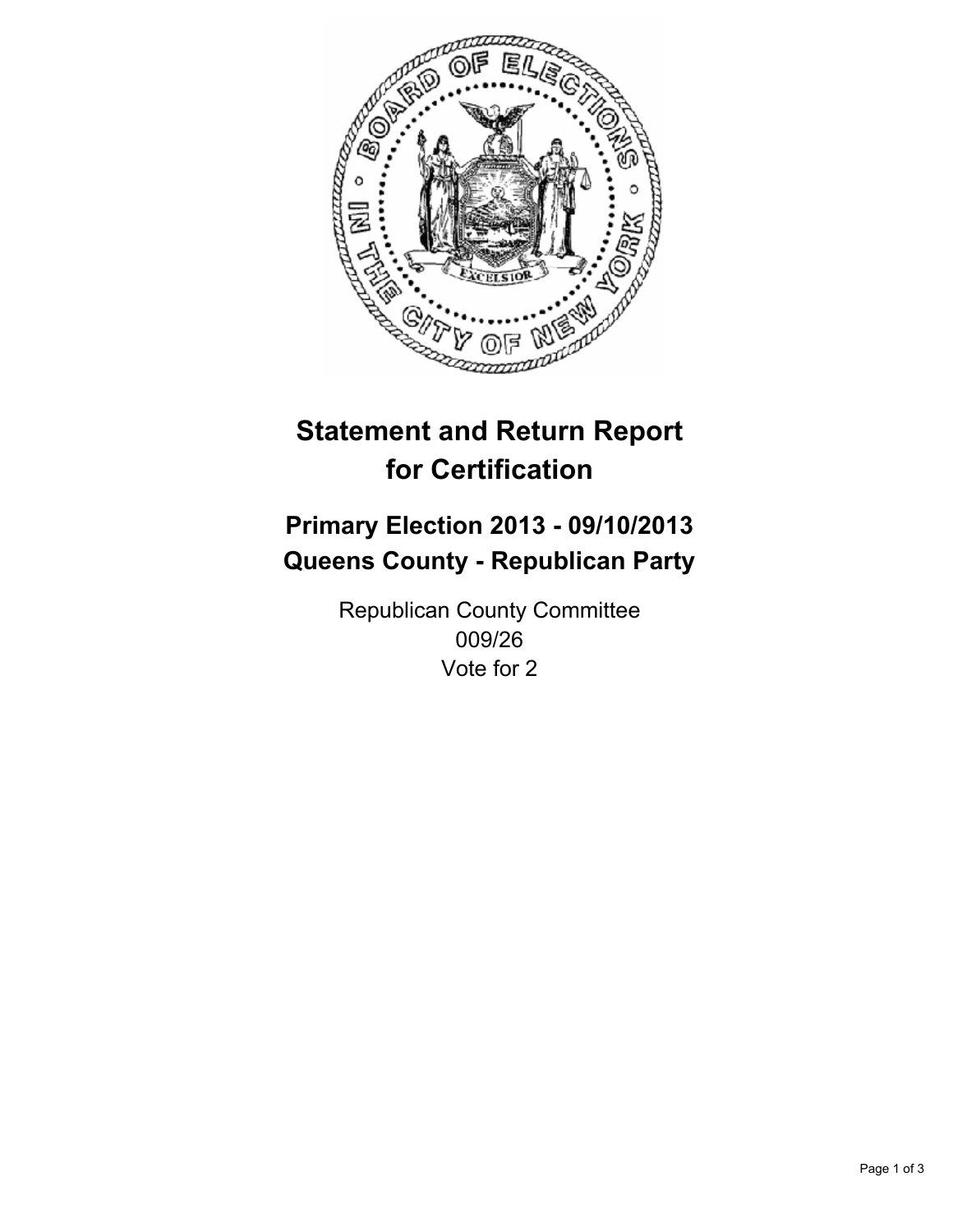

## **Assembly District 26**

| 0        |
|----------|
|          |
| 0        |
| 0        |
| $\Omega$ |
| 17       |
| 8        |
| 15       |
| 3        |
| 43       |
|          |